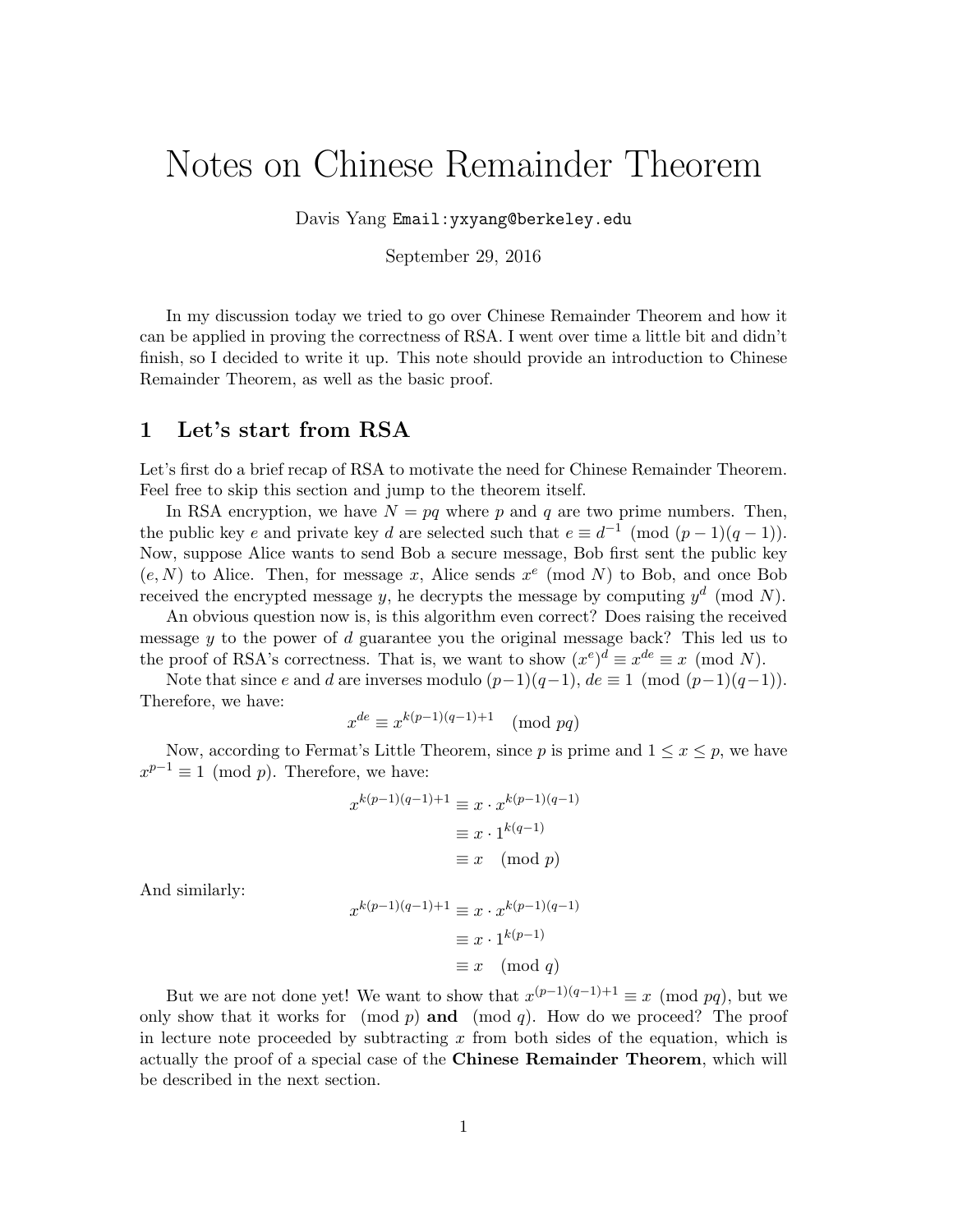## 2 The Chinese Remainder Theorem

Let's start with the theorem itself. An example is given at the end.

**Chinese Remainder Theorem.** if  $n_1, n_2...n_k$  are pairwise coprime, there exists a unique  $x \pmod{N}$  s.t.

```
x \equiv a_1 \pmod{n_1}x \equiv a_2 \pmod{n_2}......
x \equiv a_k \pmod{n_k}
```
where  $N = n_1 n_2 ... n_k$ 

Proof. The proof of the theorem consists of 2 part: existence and uniqueness

Uniqueness: Proof by contradiction. Suppose that for all any  $\exists x_1 \neq x_2$  s.t.  $\forall 1 \leq i \leq$  $k, x_1 \equiv x_2 \equiv a_i \pmod{n_i}$ . Then  $\forall 1 \leq i \leq k, x_1-x_2 \equiv 0 \pmod{n_i}$ . Then since  $n_1, n_2...n_k$ are coprime, they don't share any common factor together, which means  $x_1 - x_2 \equiv 0$ (mod  $n_1 n_2 ... n_k$ ). This implies that  $x_1$  and  $x_2$  differ by at least N, contradiction.

Note that the uniqueness proof is very similar to the bijection proof in proving Fermat's Little Theorem!

*Existence*: We give a constructive proof. We start with  $k = 2$ , i.e. there are only 2 numbers,  $n_1$ ,  $n_2$ , and we want to find an x s.t.  $x \equiv a_1 \pmod{n_1}$  and  $x \equiv a_2 \pmod{n_2}$ .

Since we know  $n_1$  and  $n_2$  are coprime, running extended-gcd algorithm on  $n_1$  and  $n_2$  will give us  $m_1$  $m_1$  and  $m_2$ <sup>1</sup> such that:

$$
m_1 n_1 + m_2 n_2 = 1 \tag{1}
$$

Now, construct  $x$  s.t.:

$$
x \equiv a_1 m_2 n_2 + a_2 m_1 n_1 \tag{2}
$$

To find the remainder of x modulo  $n_1$ , we have:

$$
x \equiv a_1 m_2 n_2 + a_2 m_1 n_1
$$
  
\n
$$
\equiv a_1 (1 - m_1 n_1) + a_2 m_1 n_1
$$
  
\n
$$
\equiv a_1 - a_1 m_1 n_1 + a_2 m_1 n_1
$$
  
\n
$$
\equiv a_1 \pmod{n_1}
$$

Where the first step follows from equation (1). Similarly, we have:

$$
x \equiv a_1 m_2 n_2 + a_2 m_1 n_1
$$
  
\n
$$
\equiv a_1 m_2 n_2 + a_2 (1 - m_2 n_2)
$$
  
\n
$$
\equiv a_1 m_2 n_2 + a_2 - a_2 m_2 n_2
$$
  
\n
$$
\equiv a_2 \pmod{n_2}
$$

<span id="page-1-0"></span><sup>&</sup>lt;sup>1</sup>Review the lecture note on extended-gcd algorithm if this doesn't make sense.